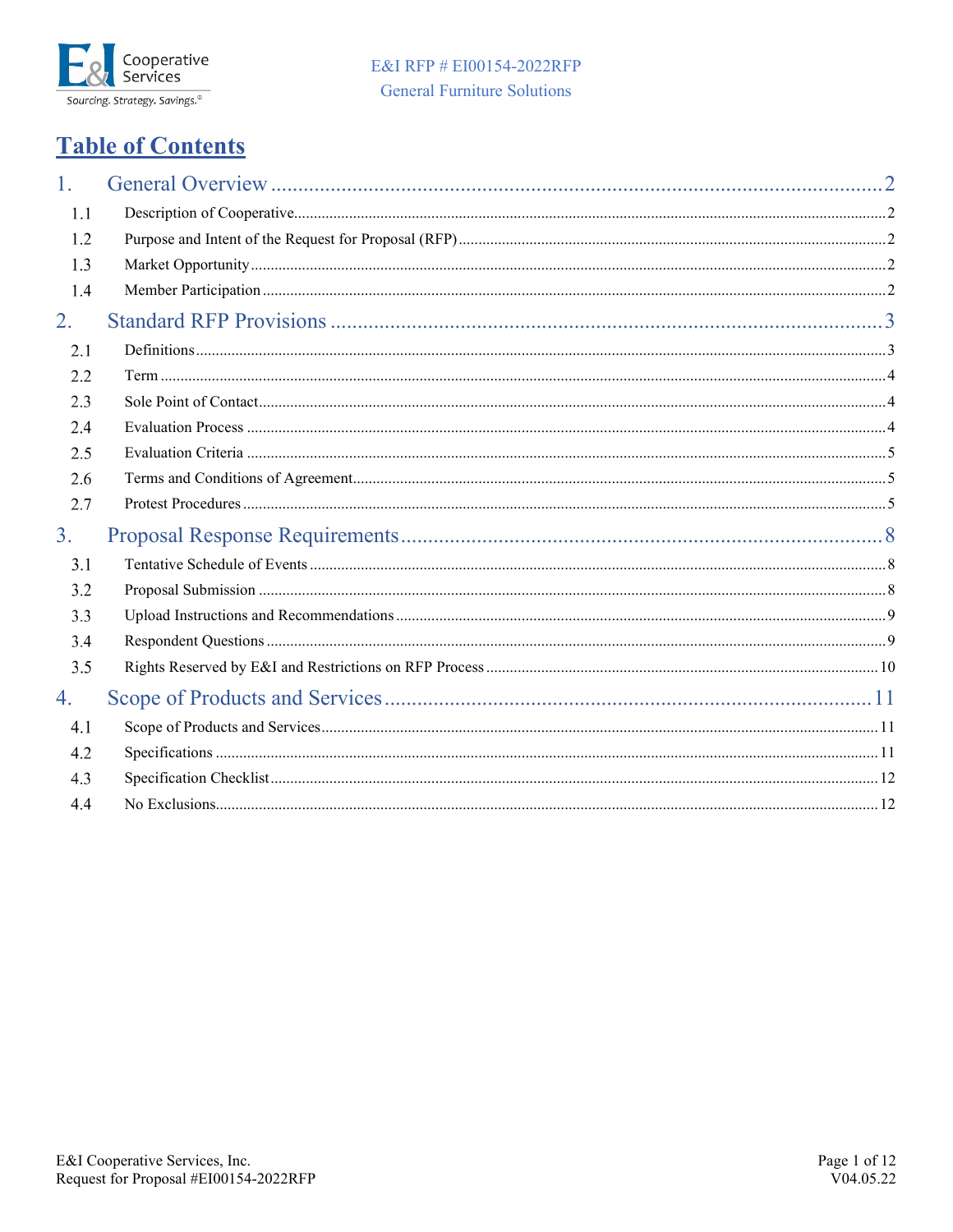

### <span id="page-1-0"></span>1. General Overview

### **1.1 Description of Cooperative**

Educational & Institutional Cooperative Services, Inc. (E&I) is a member owned New York non-profit corporation established in 1934 and is governed by a Board of Directors. The Board of Directors is a group of professionals who are elected by the E&I Membership. The Board provides oversight to ensure the Members' needs are addressed and met. Our Membership is comprised of public and private universities and colleges, community colleges, other affiliated members, K-12, and teaching healthcare facilities throughout the United States.

Our mission is to assist our members in creating supply-chain efficiencies, lowering costs and reducing risks by collaborating with our members, suppliers and strategic partners. We deliver exceptional value to higher education, K-12 and related communities by making it easy for them to access high-quality contracts, strategic sourcing expertise, insights and unrivaled customer service.

### <span id="page-1-1"></span>**Purpose and Intent of the Request for Proposal (RFP)**

The purpose of this RFP is to establish a cost-effective Master Agreement ("Agreement") for General Furniture Solutions which complies with our Member procurement requirements and will provide E&I Members a procurement vehicle to acquire the products and/or services outlined within this RFP. All E&I Members will be eligible to participate in the resulting agreement.

Products and/or services considered for award shall equal or exceed the quality level of industry standards as defined within this RFP and shall comply with all applicable federal, state, and local technical, environmental, and performance standards and specifications.

The awarded Respondent(s) is/are expected to be the manufacturer or a fully authorized dealer/distributor for any of the manufacturers it proposes. The Respondent and its distributors must be able to provide service and timely deliveries to all Members and campuses. Direct involvement by the awarded Respondent may be necessary to assist Members in understanding the different types of products available and in selecting the best solution to fit their needs.

E&I is committed to utilizing purchasing and business practices in accordance with the National Association of Educational Procurement Code of Ethics. The primary goals and objectives of E&I are to: (1) assist our Members to obtain the absolute lowest cost and best value that exceeds other public sector consortia agreements, (2) establish a strategic sourcing partnership with any selected manufacturer(s) and authorized dealers, and (3) enhance our position as the premier Procurement Cooperative for Education.

### <span id="page-1-2"></span>**1.3 Market Opportunity**

By satisfying the above Member needs, the Cooperative anticipates significant Member purchases to be recorded against the resulting Agreement(s). The Cooperative currently has more than 5,000 Members, comprised of roughly 50% public and 50% private. K-12 school districts, academic healthcare and research institutions are eligible for membership in E&I. The Cooperative's expectations are a substantial opportunity for growth (in terms of Member purchases) with competitively awarded Agreement(s) in these markets. There is also interest in utilizing the potential contract by the Participating Oregon Community Colleges (POCC).

### <span id="page-1-3"></span>**Member Participation**

Once the awarded Respondent has been established and the Agreement finalized, individual E&I Members (in some situations Member departments) will review the awarded Respondent's program and determine their individual participation. See Section B43 of E&I's Master Agreement Template General Terms and Conditions for specific details on how members participate in awarded Respondent's program. The awarded Respondent's program includes the Agreement along with additional supporting materials (if any) developed by the awarded Respondent.

Upon award of a Master Agreement from this RFP, the Respondent shall be provided an electronic file listing of E&I Members. Updated versions will be sent as needed. E&I will post the awarded Respondent's program on the E&I internal web site which is password protected and only available to E&I Members.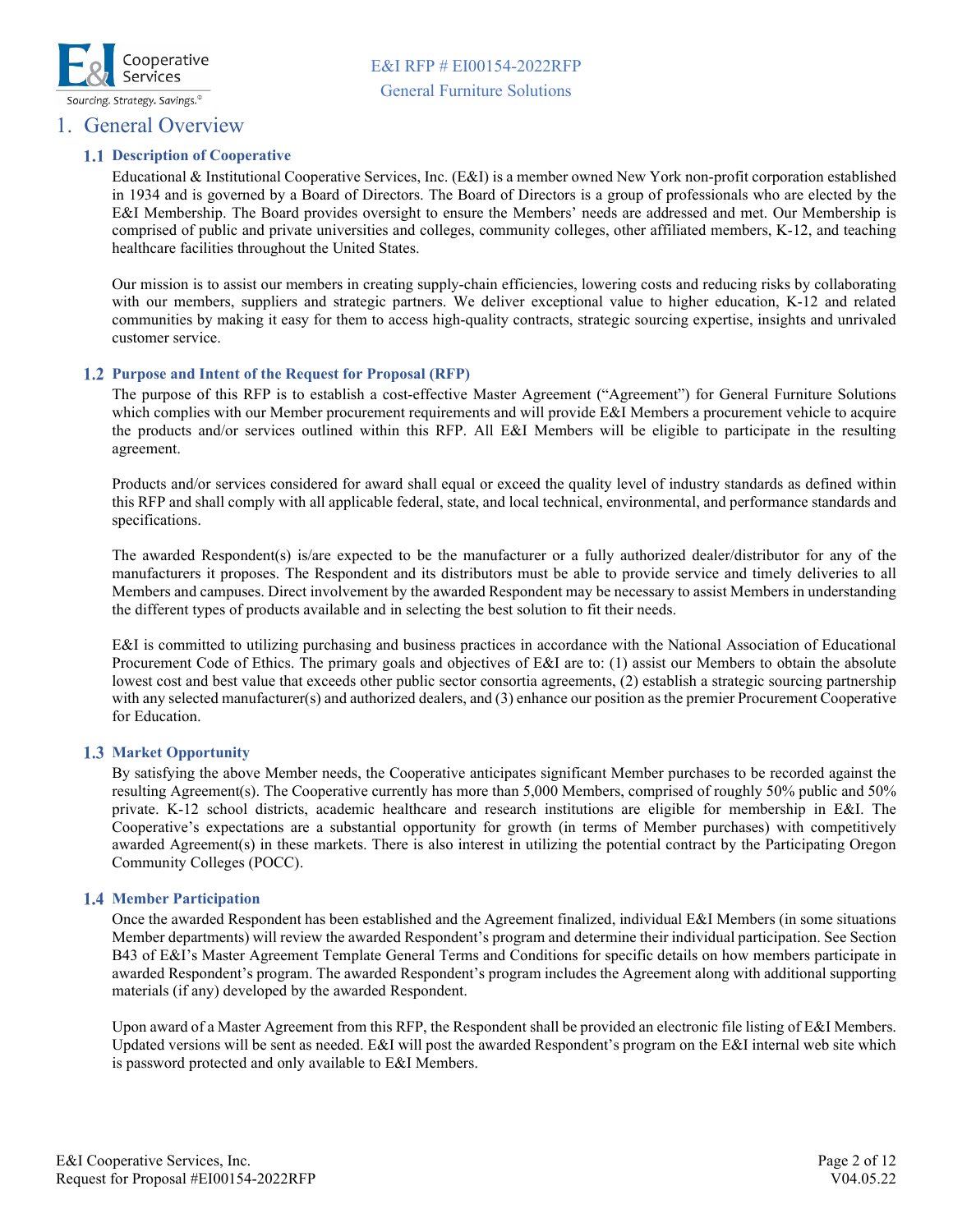

# <span id="page-2-0"></span>2. Standard RFP Provisions

### <span id="page-2-1"></span>**Definitions**

The following are the definitions of general terms used in this RFP.

*DAYS*: All days specified are based on calendar days unless otherwise noted.

*EDUCATION*: The combination of Higher Education and K-12.

*GO TO MARKET*: Strategy or action plan specifying how the Respondent will utilize its inside and outside resources (e.g. sales force and distributors, marketing initiatives, etc.) to deliver its products and/or services to the Education market through an E&I contract.

| <b>Contract Region Key</b> | <b>States</b>                                      |
|----------------------------|----------------------------------------------------|
| Northeast                  | CT, MA, ME, NH, NY, RI, VT                         |
| Mid-Atlantic               | DC, DE, MD, NJ, PA, VA, WV                         |
| Southeast                  | AL, FL, GA, KY, MS, NC, SC, TN                     |
| Central                    | AR, IA, KS, LA, MN, MO, ND, NE, OK, SD, TX         |
| <b>Great Lakes</b>         | IL, IN, MI, OH, WI                                 |
| Western                    | AK, AZ, CA, CO, HI, ID, MT, NM, NV, OR, UT, WA, WY |

- *GREATEST BENEFIT*: The decision for award will be based on an overall combination of variables such as quality, price and various elements of required service that in total are optimal relative to the needs of the E&I Membership.
- *HIGHER EDUCATION*: All Universities, Colleges, Healthcare Facilities (private and public), i.e., Associate, Bachelor, Master, and/or PhD in the United States, that provide for advanced learning and/or grant degrees. These Universities, Colleges and Healthcare Facilities may or may not be members of E&I.
- *HUBS*: Historically Underutilized Businesses e.g., minority, women-owned businesses (for the State of Texas, Certified HUBS within the State of Texas).
- *K-12*: All School Systems and Districts (private and public) in the United States that provide education for students in Kindergarten through 12th Grade. These School Systems and Districts may or may not be members of E&I.
- *MANUFACTURER*: Indicates an entity that makes the products from raw materials outlined in this RFP, all of its agents, and employees.
- *MAY*: Indicates something that is not mandatory but permissible/desirable.
- *MEMBERS*: Includes Institutions, Universities, Colleges (private and public) and K-12 schools that are listed in the E&I record.
- *MONTH END*: Shall mean the last calendar day of each month.
- *MOST RESPONSIBLE*: A Respondent whose reputation, past performance, and business and financial capabilities are such that the Respondent would be deemed most capable of satisfying Member needs for a specific contract.
- *MUST, SHALL, WILL*: The words "shall," "must," or "will" are equivalent and indicate mandatory requirements or conditions. E&I will not waive Responder's material deviation from any of the mandatory requirements.
- *MWBE*: Minority, Woman-owned Business Enterprises.
- *NATIONAL AGREEMENT*: E&I awards an Agreement which is available throughout the United States (including Alaska and Hawaii).
- *REGIONAL AGREEMENT*: E&I may elect to award an Agreement by Geographical Areas of the United States. See table below for geographic breakdown:

*RESPONDENT*: Entity who submits a proposal to an RFP.

*RESPONSIBLE*: A Respondent is responsible if they are capable or qualified to perform the work.

*RESPONSIVE*: A proposal is responsive if it meets all of the requirements of the RFP.

**SHALL, MUST, WILL**: Indicates a mandatory requirement(s) that must be addressed. Failure to address these mandatory requirements will result in rejection of your proposal as non-responsive. E&I may, but is not required to, reserve the right to request additional information.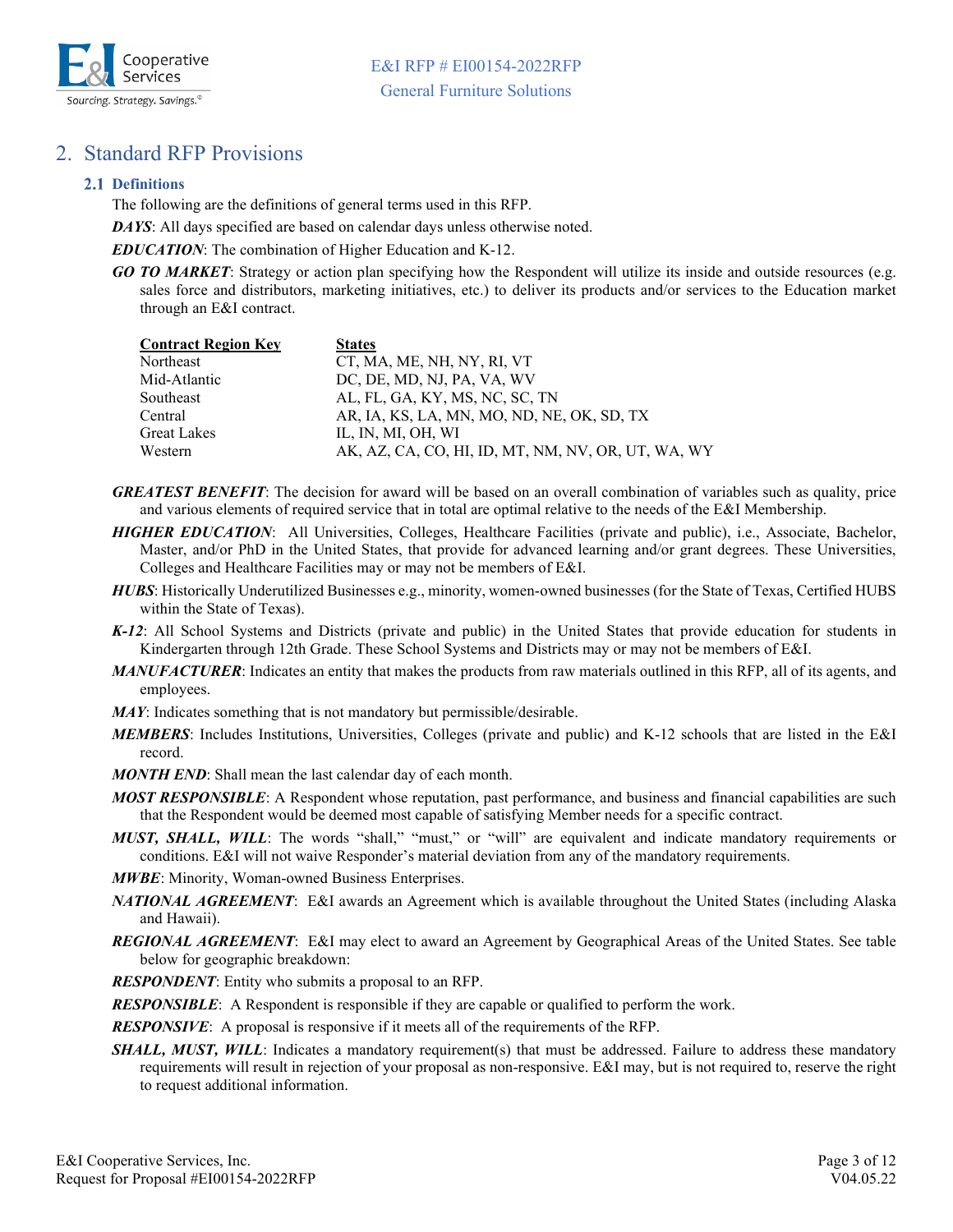

- *SHOULD*: Indicates something that is recommended but not mandatory. If the Respondent fails to provide recommended information, E&I may, at its sole option, ask the Respondent to provide the information or evaluate the proposal without the information.
- *SOLE POINT OF CONTACT*: The Contract Manager or designee to whom Respondents shall address any questions regarding the solicitation or award process. The sole point of contact shall be the arbitrator of any dispute concerning performance of the Contract.
- *SUCCESSFUL RESPONDENT*: The Respondent(s) or individual(s) who are the recommended recipient(s) of the award of a contract under this RFP (also synonymous with "Payee," "Offeror," "Contractor," "Vendor," and "Supplier"). If a Respondent is a manufacturer, its certified dealers and resellers may also furnish products under the Contract; in choosing to do so, the dealers and resellers agree to honor the Contract and the term "contractor" shall be deemed to refer to them. Unless awarded the Contract as a direct Respondent, however, dealers and resellers are not parties to the Contract, and the Respondent that certifies them shall be responsible for their actions and omissions.
- *SUPPLIER*: Indicates an entity that distributes/furnishes the products and or services of a company, all of its agents, and employees. For the purposes of this RFP, the terms Supplier and Respondent may be used interchangeably.

### <span id="page-3-0"></span>2.2 Term

The Agreement term will be for five (5) years with the option of one five (5)-year renewal. Exercise of any renewal will require formal written notification and mutual agreement between E&I and Respondent at least one (1) year prior to Agreement expiration.

If this RFP results in an Agreement, a hold-over clause may be invoked by the E&I member on a month by month or year by year basis as per the agreement between the member and Respondent utilizing the same terms and conditions as listed in Agreement between the awarded Respondent and E&I.

### <span id="page-3-1"></span>**2.3 Sole Point of Contact**

### **Jim LoGrasso**

Contract Manager, General Products and Services and Interiors Educational and Institutional Cooperative Services, Inc. 2 Jericho Plaza, Suite 309 Jericho, New York, 11753-1671 Voice: 631-630-8262 E-Mail: jlograsso@eandi.org

**Respondents to this RFP or persons acting on their behalf shall not contact any E&I employee, officer, or agent; any E&I Board of Directors; or any E&I Member concerning any aspect of this RFP, except in writing to the Sole Point of Contact, from the date of release of this RFP through the official award date**. Violation of this provision may be grounds for rejecting a proposal response. See Section 3.4 on how to submit questions.

### <span id="page-3-2"></span>**Evaluation Process**

Any contract(s) resulting from this Request for Proposal will be awarded in writing to responsive and responsible Respondents whose proposal, in the opinion of the evaluation team, offers the greatest benefit to our members when considering the total value including the quality, service levels, customer service and total cost (including any trade, prompt payment discounts, and other miscellaneous charges).

All proposals should be complete to be considered responsive. If the proposal fails to conform to the requirements of the RFP, E&I and/or the RFP evaluation team will determine whether the variance is significant enough to consider the proposal.

The RFP evaluation team conducts its evaluation across the criteria listed in section "2.5 Evaluation Criteria. Each stage is independent of the other, and the RFP evaluation team will not evaluate the pricing nor will they be privy to the pricing until the technical evaluation is complete.

As part of the evaluation process, E&I may require a demonstration/presentation before the award is made and the demonstration/presentation may be considered as an additional factor in award. Selected Respondent(s) shall be given a script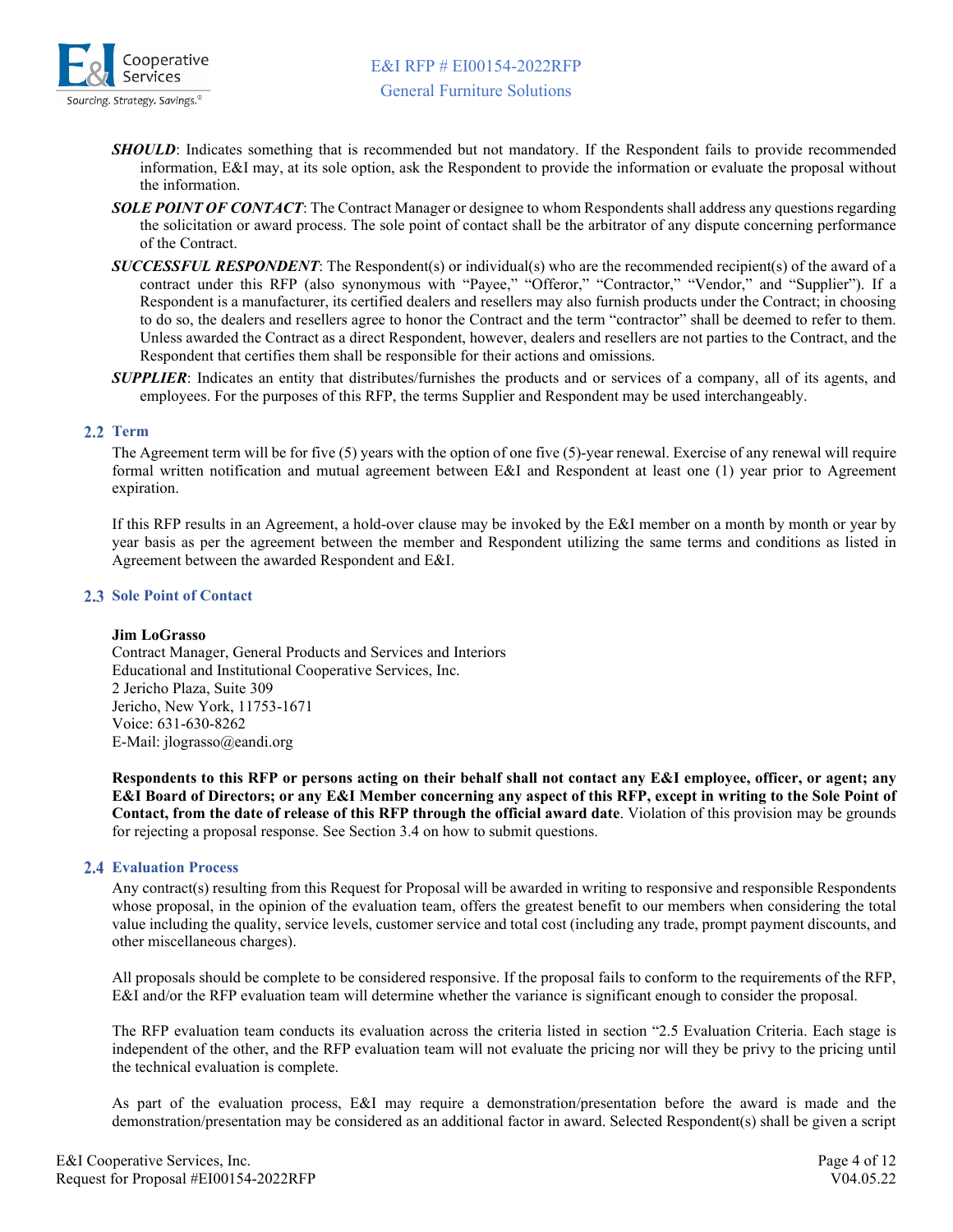

and/or instruction for the presentation in order to provide the evaluation team further insight regarding their proposal and to clarify any issues. Failure of a Respondent to conduct a presentation on the date scheduled may result in rejection of the Respondent's proposal. In addition, E&I may decide to make site visits, as needed, during the evaluation process which shall be coordinated with the respective Respondent(s).

### <span id="page-4-0"></span>**Evaluation Criteria**

The RFP evaluation team will review and evaluate RFP responses according to the following weighted criteria based on a total of 100 points.

| No.          | Criteria                                        | <b>Criteria Overview</b>                                                                                                                                                             | <b>Points</b> |
|--------------|-------------------------------------------------|--------------------------------------------------------------------------------------------------------------------------------------------------------------------------------------|---------------|
| 1            | <b>RFP Response Quality</b>                     | Thoroughness, detail, and engagement of RFP response<br>$\bullet$                                                                                                                    | 10            |
| $\mathbf{2}$ | <b>Contract Alignment &amp;</b><br>Connection   | Contract connection process to Member<br>Contract channeling to E&I (direct, net new, etc.)                                                                                          | 10            |
| $\mathbf{3}$ | <b>Supplier Diversity</b>                       | Certifications and Designations<br>٠<br>Company Program and Overall Commitment to Supplier Diversity<br>Quality and Availability of Reports                                          | 10            |
| 4            | <b>Business Partner Capability</b>              | References<br>٠<br>Qualifications and Experience<br>$\bullet$<br>Ability to partner with E&I to deliver a superior competitive advantage<br>$\bullet$<br>to our Members.             | 30            |
| 5            | <b>Economic Value and Financial</b><br>Overview | Pricing, Discounts, Rebates, etc.<br>Financial reporting, audit, and compliance.                                                                                                     | 25            |
| 6            | <b>RFP Exceptions</b>                           | Business Partner ability to closely aligns with RFP and Members'<br>$\bullet$<br>institutional policies, federal, state, and local legal and regulatory<br>requirements and policies | 10            |
| 7            | <b>Risk Profile</b>                             | Litigation<br><b>Financial Health</b><br><b>Education Sector Spend Profile</b>                                                                                                       | 5             |

### <span id="page-4-1"></span>**Terms and Conditions of Agreement**

As a result of this RFP process, it is our expectation that an Agreement will be established between E&I and one or more of the Respondents. The Agreement will incorporate the relevant terms and conditions of this RFP and Respondent's proposal.

### <span id="page-4-2"></span>**Protest Procedures**

Any actual or prospective Respondent ("Protesting Party") who is aggrieved in connection with a solicitation or selection for award may file a written protest up to seven (7) calendar days after issuance of a Non-Award Letter in accordance with the procedures described herein and pursuant to the Protest Rules in the Execution of Offer.

#### 2.7.1 Filing of Protest

1. The Protesting Party shall send its written protest to:

Senior Vice President of Sourcing & Contracts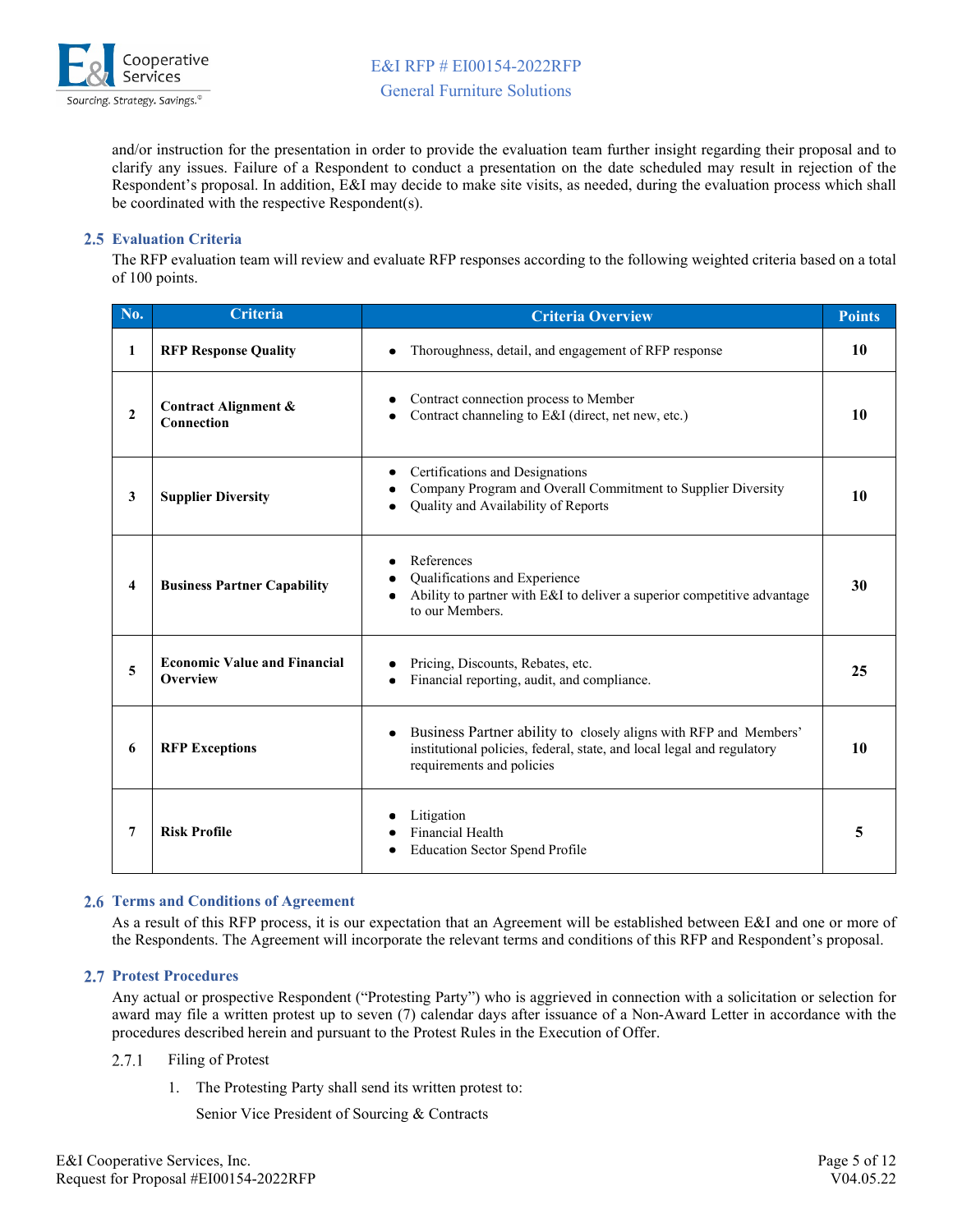

E&I Cooperative Services, Inc Attention: Solicitation Protest 2 Jericho Plaza, Suite 309 Jericho, NY 11753

In addition to sending the written protest to the address listed below, the Protesting Party shall also send an electronic copy to [supplierrelations@eandi.org.](mailto:supplierrelations@eandi.org)

- 2. The written protest shall contain the following:
	- a. Name, address, telephone number, fax number, and email address of the Protesting Party.
	- b. The signature of the Protesting Party or their representative.
		- i. The signature of an attorney or Protesting Party on a protest or other document constitutes a certificate by the signer that the signer has read such document, that to the best of the signer's knowledge, information, and belief formed after reasonable inquiry, and that it is not interposed for any improper purpose, such as to harass, limit competition, or to cause unnecessary delay, or needless increase in the cost of the procurement. If a protest or other document is signed in violation of this subsection before or after appeal to the Chief Solutions Officer, the Protesting Party shall be liable to pay E&I the amount of the reasonable expenses incurred because of the filing of the protest, including E&I's reasonable attorneys' fees.
	- c. Identification of the solicitation and award that is being protested.
	- d. A detailed statement of the legal and factual grounds of the protest including copies of relevant documents.
	- e. The form of relief requested.
- 3. E&I shall be entitled to payment of its reasonable expenses incurred because of the filing of the protest, including E&I's reasonable attorneys' fees, in the event of a decision by the Chief Solutions Officer that:
	- a. A protest or other document was signed, before or after appeal to the Chief Solutions Officer, in violation of subsection 2.b.(i) above;
	- b. The protest has been brought or pursued in bad faith; or
	- c. The protest does not state on its face a valid basis for protest.
- 4. The Protesting Party shall post a bond in an amount of \$10,000 at the time of filing the written protest payable to E&I Cooperative Services, Inc. Such protest bond shall be in form and substance acceptable to E&I and shall be immediately payable to E&I to secure payment under section 3 above. E&I does not waive any right to seek payment of additional amounts if the bond is not adequate to reimburse E&I the full amount of its reasonable expenses caused by the protest.
- 5. E&I shall hold such protest bond for at least fourteen (14) calendar days after the date of the final determination by E&I. If the Protesting Party appeals the determination in accordance with the procedures herein, E&I shall hold such protest bond until instructed by the Chief Solutions Officer to either keep the bond or return it to the Protesting Party.
- 6. The Senior Vice President of Sourcing & Contracts shall have the authority to resolve the protest. If deemed necessary, the Senior Vice President of Sourcing & Contracts may request a meeting with the Protesting Party to seek clarification of the protest issues.
- 7. The Senior Vice President of Sourcing & Contracts shall promptly issue a decision in writing within seven (7) calendar days of receipt of the written protest. E&I will mail a copy of the decision or otherwise furnish a copy to the Protesting Party which will include the reasons for the action taken.

#### 2.7.2 Waiver of Protest

Any of following actions shall constitute a Protesting Party's waiver of protest proceedings and litigation.

If the Protesting Party does not adhere to the Protest procedures as outlined herein to include filing a written protest within seven (7) calendar days after issuance of a Non-Award Letter in conjunction with an E&I competitive solicitation, or in the case of an appeal within five (5) calendar days of the protest decision.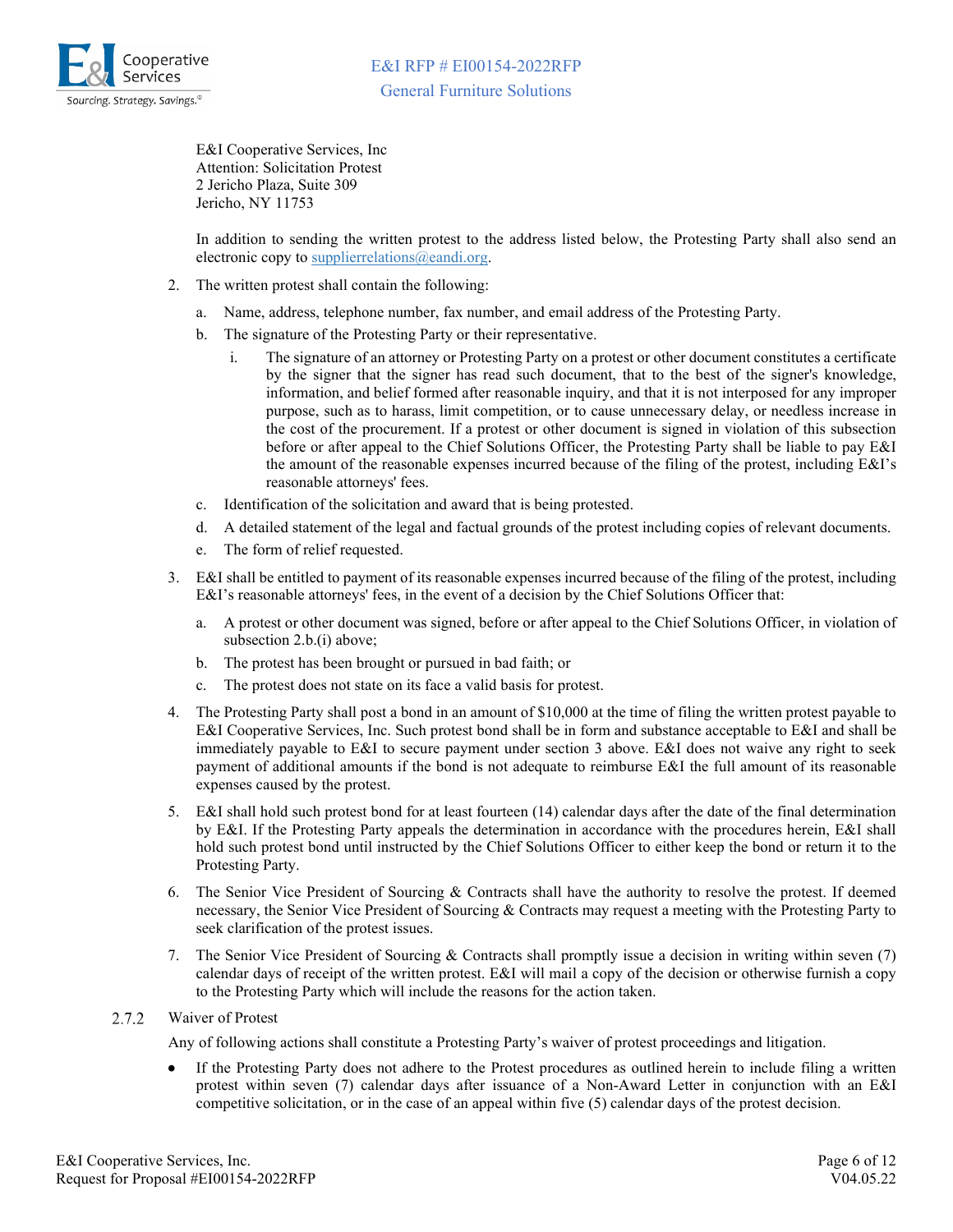

- If the subject matter of the Protest was known or should have been known to the Protesting Party before the  $\bullet$ Deadline for Submission of RFP–Related Written Questions and the Protesting Party did not raise the issue in a written comment.
- If the Protesting Party fails to post a bond at the time of filing the written protest payable to E&I Cooperative  $\bullet$ Services, Inc. in an amount equal to \$10,000. The bond shall be conditioned upon the payment of all costs which may be adjudged against the Protesting Party filing the protest action.

#### 2.7.3 Appeals

- 1. The Protesting Party may file an appeal of the decision made by the Senior Vice President of Sourcing & Contracts with the Chief Solutions Officer, within five (5) calendar days of the written protest decision.
- 2. The Protesting Party shall send Appeals to:

Chief Solutions Officer E&I Cooperative Services, Inc Attention: Protest Appeals 2 Jericho Plaza, Suite 309 Jericho, NY 11753

In addition to sending the written appeal to the address listed below, the Protesting Party shall also send an electronic copy to [supplierrelations@eandi.org.](mailto:supplierrelations@eandi.org)

- 3. The decision by the Chief Solutions Officer is final and shall be given in writing and submitted to the Protesting Party within five (5) calendar days of receipt of the written appeal.
- 4. No further appeal of E&I decision on the protest is authorized, and Respondent expressly waives any right to invoke any other authority or dispute resolution mechanism concerning matters addressed by these Protest Procedures.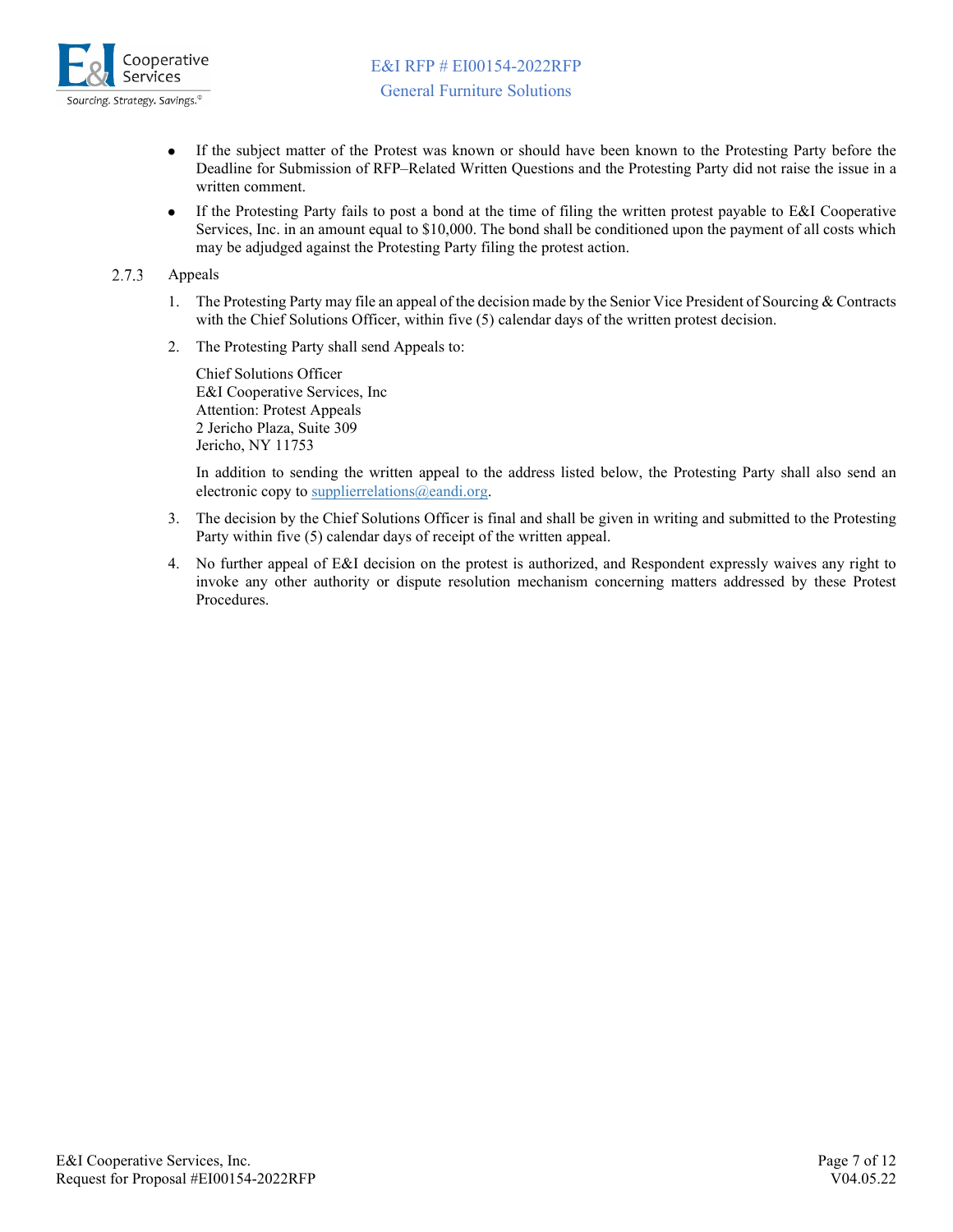

# <span id="page-7-0"></span>3. Proposal Response Requirements

All proposals are subject to the conditions specified herein. E&I, in its sole discretion, may reject a Proposal as non-responsive if Respondent fails to follow these instructions and requirements.

### <span id="page-7-1"></span>**3.1 Tentative Schedule of Events**

The following is a tentative schedule of events for this RFP:

| <b>Activity</b>                                                                                | <b>Due Date</b> |
|------------------------------------------------------------------------------------------------|-----------------|
| Request for Proposal issued ("Open Date")                                                      | 5/6/22          |
| 5 PM ET Deadline for submission of RFP-related written questions ("Q&A Submission Close Date") | 6/6/22          |
| E&I Response to RFP-related questions                                                          | 6/9/22          |
| 1 PM ET Deadline for Receipt of Proposals ("Close Date")                                       | 6/20/22         |
| Evaluation, Clarifications (Technical)                                                         | 6/27/22         |
| Evaluation, Clarifications (Pricing)                                                           | 7/5/22          |
| Negotiations Begin on or about                                                                 | 8/5/22          |
| Anticipated Award(s)/Letter of Intent (LOI)                                                    | 9/1/22          |
| Acceptance and Execution of Agreement                                                          | 10/1/22         |
| Implementation                                                                                 | 11/1/22         |

### <span id="page-7-2"></span>**Proposal Submission**

 $3.2.1$ Proposal responses must be submitted via E&I's Electronic Sourcing Solution via the link below and clicking on the "Respond Now" button.

<https://bids.sciquest.com/apps/Router/PublicEvent?CustomerOrg=EandICooperative>

- 3.2.2 Hard copy submissions or submissions through any other medium other than through **E&I's Electronic Sourcing** [Solution](https://bids.sciquest.com/apps/Router/PublicEvent?CustomerOrg=EandICooperative) are not permitted.
- $3.2.3$ Proposal responses shall be submitted exactly as outlined, and the required information shall be provided in the section under which it is requested. Respondents may not combine or reorganize headings and/or requests for information or indicate the information will be included in another section. Proposal responses shall not refer E&I to any location outside the requested sections noted within the required format below (i.e. links to external website).
	- Prerequisites Review the following prerequisites and certify acknowledgment where indicated.
		- o RFP Provisions and Specifications
		- o Execution of Offer and Certifications
	- Supplier Attachments Upload additional files relevant to proposal response. NOTE: Information submitted that is not requested by E&I may be considered to be supplemental and not subject to evaluation.
	- Questions Review and respond to each question section.
		- o Response to Specifications
		- o Respondent's Capabilities
		- o Respondent's Qualifications
		- **Supplier Diversity**
		- o Added Value Solutions
		- $\circ$  RFP Exceptions<br> $\circ$  Pricing
		- Pricing
		- o Contract Alignment & Connection
		- o eMarket Integration & Capability
	- $\bullet$ Q&A Board – Ask sourcing event-related questions, receive responses, read other public questions and answers, and respond to buyer-submitted questions. See additional information in section 3.4.
- $3.2.4$ Proposals must be received by the RFP Close Date/Time Deadline.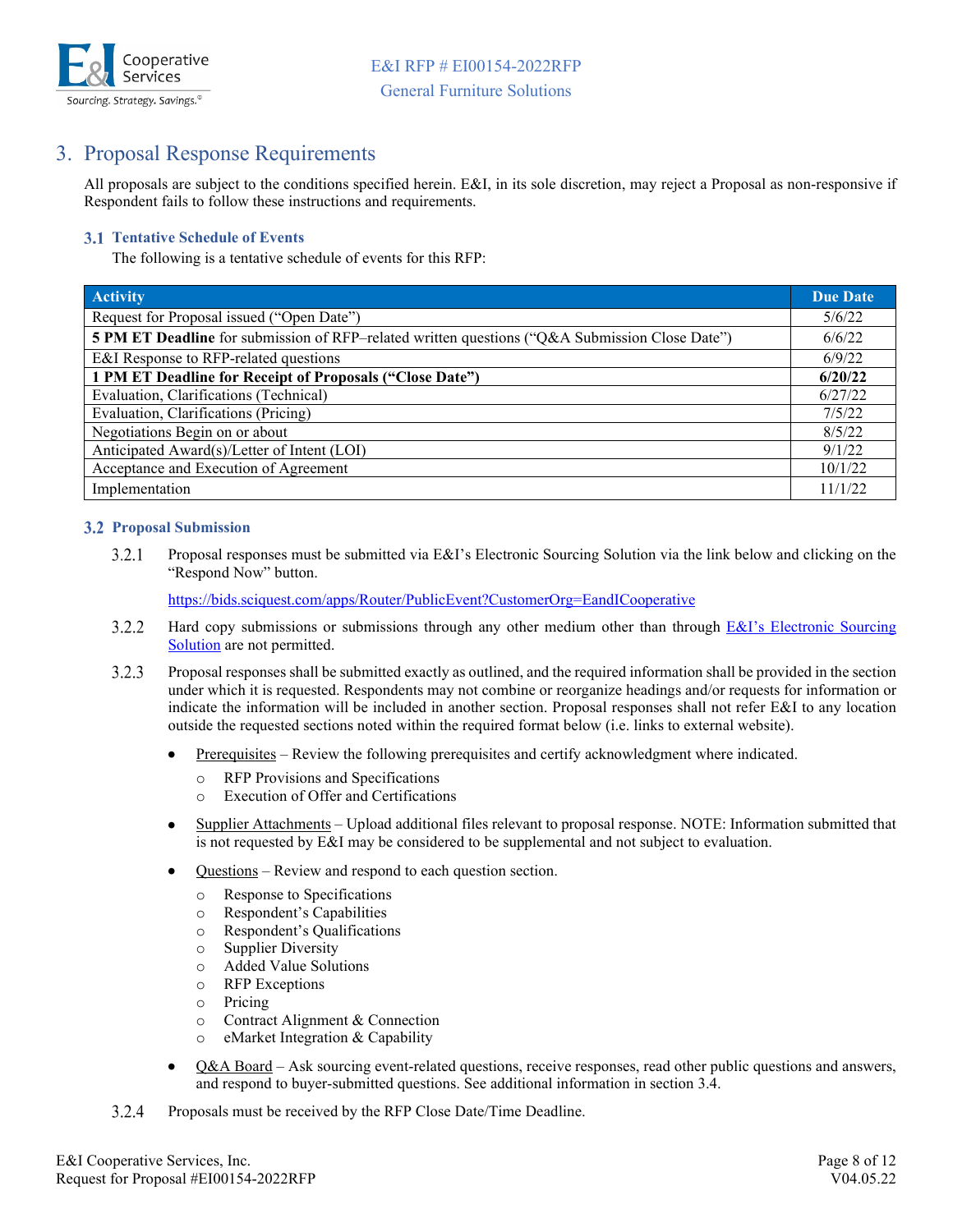

- 3.2.5 Each Respondent is solely responsible for the timely delivery of its proposal. Failure to meet the proposed date and time shall be grounds for rejection.
- 3.2.6 DO NOT ALTER THE RFP document IN ANY WAY. The only acceptable changes or alterations to the RFP will be made in the form of addenda issued only by E&I.
- $3.2.7$ A Supplier may withdraw or modify its proposal prior to the Close Date/Time Deadline.
- $3.2.8$ Elaborate proposals (e.g. expensive artwork) beyond that sufficient to present a complete and effective proposal are not necessary or desired. E&I will not pay for any information requested nor is it liable for costs incurred by the Respondent in responding to this RFP.
- 3.2.9 All submitted proposals constitute an offer by each respective Respondent and shall remain irrevocable for a period of 180 days following the Submission Deadline.
- If Respondent's proposal deviates from these instructions, such proposal may, at E&I's sole discretion, be rejected. 3.2.10

### <span id="page-8-0"></span>**Upload Instructions and Recommendations**

- $3.3.1$ Submissions are to be uploaded prior to the Close Date/Time Deadline as indicated in Section 3.1 Tentative Schedule of Events. It is strongly recommended to allow sufficient time and at least ONE (1) hour before the Close Time to begin the uploading process and to finalize submission.
- 3.3.2 Each item of Requested Information is instantly sealed (no one from E&I can review) and will only be visible after the Close Date/Time. Submissions may be edited as needed up until the Close Date/Time.
- $3.3.3$ Responders may elect to utilize the import/export feature to export questions into Excel in order to work on responses offline and import into the system upon completion.
- $3.3.4$ Keep in mind that when answering questions in the provided text box within the system (if applicable) there is a limit to the number of characters you can use in your response. The dynamic character limit counter at the bottom of each text box will display the remaining characters available.
- $3.3.5$ Uploading large documents may take significant time, depending on the size of the file(s) and your Internet connection speed. The maximum upload file size is 50 MB. If your file is greater than 50 MB, you can either break it up into multiple files as there is no limit to the number of files less than 50 MB. Alternatively, you could also provide a link to an online file share location (i.e. Dropbox, Box, Google Drive, Microsoft OneDrive/SharePoint etc.).
- 3.3.6 Do not embed any documents within your uploaded files, as they will not be accessible or evaluated.
- 3.3.7 Information submitted that is not requested by E&I may be considered to be supplemental and not subject to evaluation.
- 3.3.8 Any questions relating to log-in issues or technical issues, including attachments, can be submitted to our third-party software host, Jaggaer via a Support Form:

<https://go.jaggaer.com/SupplierSupportRequest.html> or via (800) 233-1121, option 2 then option 2.

### <span id="page-8-1"></span>**3.4 Respondent Questions**

All sourcing event-related communications between Respondents and E&I is managed and tracked in E&I's Electronic [Sourcing Solution](https://bids.sciquest.com/apps/Router/PublicEvent?CustomerOrg=EandICooperative) through the RFP Event's Q&A Board.

- $3.4.1$ Use the Question & Answer (Q&A) Board within the RFP event of  $E&I$ 's Electronic Sourcing Solution to ask any questions. Refer to the Tentative Schedule of Events for the last day to submit questions. At all times it shall remain the responsibility of the Respondent participating in the RFP to check the RFP event for any addenda, notices or award decisions and the Q&A Board for updates. No further notice will be given.
- 3.4.2 Respondents are expected to raise any questions or concerns they have regarding the RFP. If Respondent discovers any significant ambiguity, error, conflict, discrepancy, omission or other deficiency in this RFP, Respondent should immediately notify the Sole Point of Contact of the deficiency and request modification or clarification of the RFP document using the Q&A Board.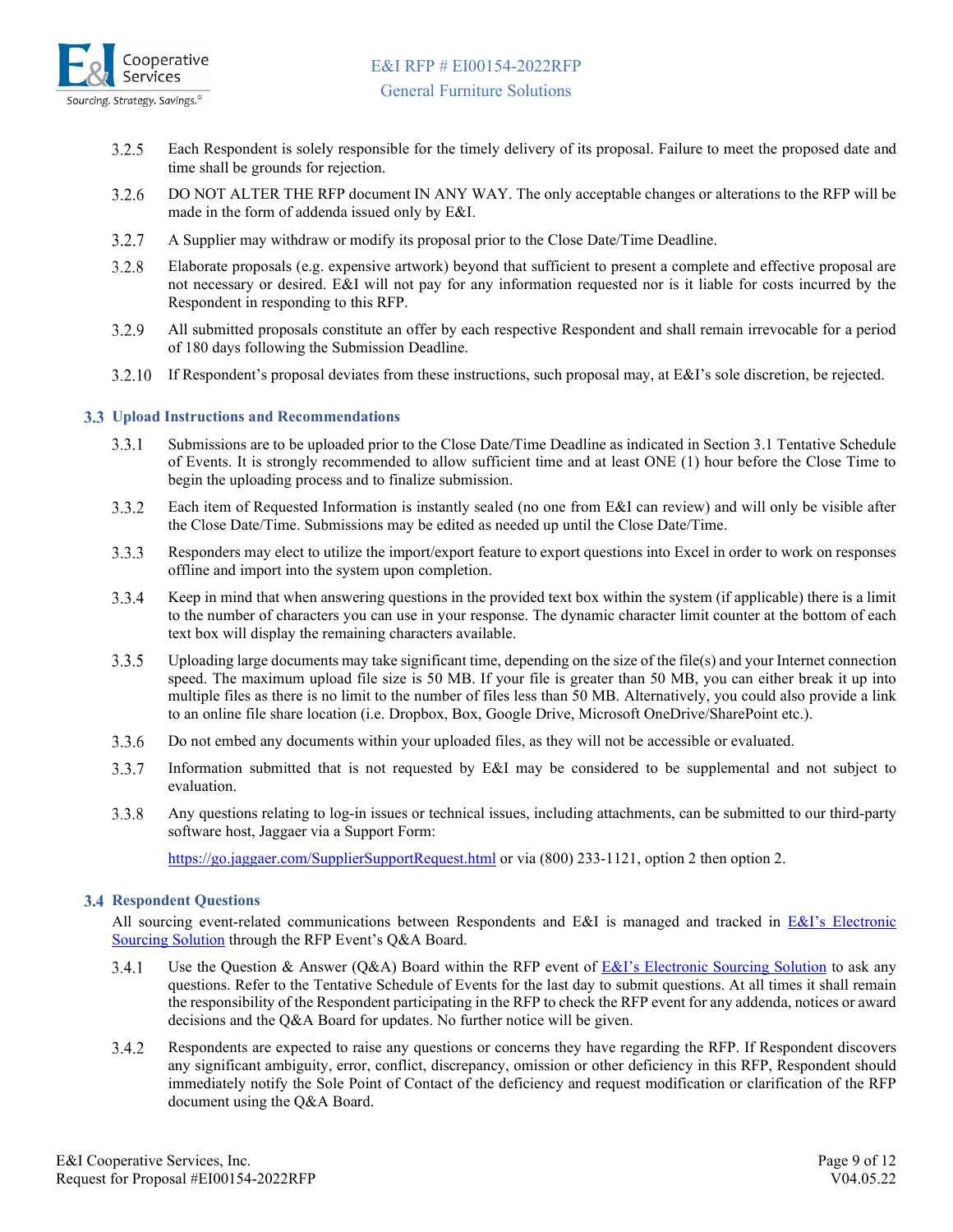

- 3.4.3 Any questions and responses specific to the terms and conditions, process, procedures, language, specifications and other parts of the RFP may be made public and may be shared with other Respondents. Do not provide any proprietary information in a question or in a response to an answer to a question.
- $3.4.4$ Only those communications that are in writing from E&I shall be considered as a duly authorized expression on behalf of E&I. Respondents may not consider any verbal instructions as an official expression on E&I's behalf. **QUESTIONS DIRECTED TO, OR ANY PROPOSALS RECEIVED FROM ANY OTHER PERSON, AGENT, OR REPRESENTATIVE OF E&I WILL NOT BE CONSIDERED VALID OR BINDING**. Also, E&I will recognize only communications from Respondents that are either signed and in writing or submitted directly within E&I's Electronic Sourcing System as duly authorized expressions on behalf of the Respondent.

### <span id="page-9-0"></span>**Rights Reserved by E&I and Restrictions on RFP Process**

- $3.5.1$ E&I reserves the right to issue Addenda to the RFP at any time prior to the Close Date/Time.
- $3.5.2$ E&I reserves the right to reject any or all proposals or any part thereof.
- $3.5.3$ E&I reserves the right to make an award and/or multiple awards by section, in whole, or to make no award as determined to best meet the needs of the membership.
- $3.5.4$ E&I reserves the right to make an additional award to the highest ranked diverse supplier.
- $3.5.5$ E&I recommends that a Respondent's initial proposal reflect its most favorable terms. E&I reserves the right to negotiate with any Respondent(s) and to arrive at its final decision and/or to request additional information or clarification on any matter included in the proposal.
- $3.5.6$ If this RFP is regional in scope, E&I, upon mutual agreement of the Respondent, may expand the Agreement to additional regions or nationally.
- $3.5.7$ E&I, in its sole discretion, reserves the right to waive any irregularity or minor variance in any proposal received, including but not limited to obvious mathematical errors in extension of pricing, failure to date the proposal, or failing to execute any certification not considered salient to price, delivery or acceptance of an agreement award.
- $3.5.8$ E&I reserves the right to select the most responsible Respondent(s) without further discussion, negotiation, or prior notice.
- E&I may presume that any proposal is a final proposal revision (otherwise known as a "Best-and-Final Offer"). 3.5.9
- E&I reserves the right to delete specific line items in order to provide a basis for an evaluation of the prices quoted by all Respondents.
- **Any discussion with E&I personnel, other than the Contract Manager listed as the Sole Point of Contact regarding this RFP while the RFP is in progress (from the time Respondent receives this RFP until final award is made) is strictly prohibited. Such contact and discussion may result in disqualification of Respondent's proposal.**
- E&I is the sole owner of all data and information contained within the RFP document and accompanying attachments. Respondent shall use this information exclusively to prepare a proposal. Respondent should not disclose this information to any other firm or use it for any other purpose unless required by law or legal process.
- Respondent proposals will be opened and reviewed at the convenience of E&I.
- All proposals and related information submitted become the property of E&I; they will not be returned and may be subject to disclosure under the Freedom of Information Act, Open Records laws or other laws existing in E&I Members' states. As such, proposal(s) may be released to third parties, without prior notice to Respondent(s), as required to comply with legal requirements.
- $3.5.15$ Respondents must clearly indicate which portions of their response are "Confidential" – considered to contain confidential or proprietary information.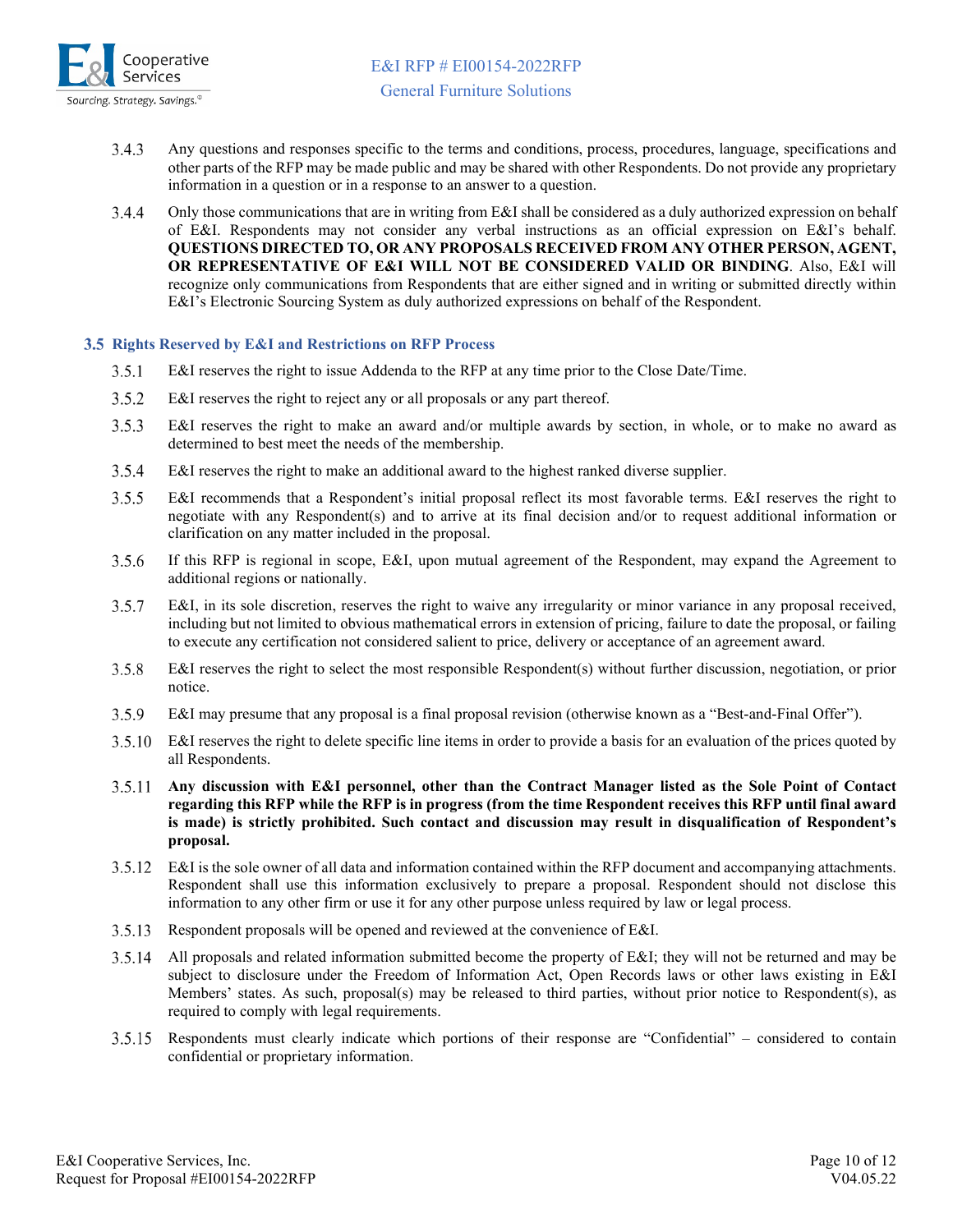

# <span id="page-10-0"></span>4. Scope of Products and Services

The Respondent is expected to provide General Furniture Solutions as required by members. All products offered under a resulting agreement shall be new, unused and currently available. Remanufactured or refurbished products are not acceptable, in lieu of new product, unless authorized by the member.

### <span id="page-10-1"></span>**4.1 Scope of Products and Services**

E&I members have requested access to quality, low cost, good value office furniture, and furnishings that may include installation as well as other services. Members of E&I are Not looking for "disposable products", but value oriented budget conscious products suitable for student, faculty and staff use at their locations. Each Supplier should offer a complete catalog of their products in their response to this RFP. Suppliers should also include all information concerning installation and maintenance of products, if provided. If installation and/or maintenance is not offered by your company but you partner with an installer, please be sure to include their information in your proposal response. E&I recognizes that any one Supplier may not provide all product lines and services. All products, supplies and services carried in a Supplier's catalog(s), price book(s) or otherwise available by special order are part of this solicitation.

Your response should include but not be limited to the following Budget Furniture categories. Suppliers must list the categories they are responding to along with the corresponding manufacturers.

- **Office Furniture**
- Desks
- Chairs
- Case Goods
- Filing Systems
- Systems Furniture
- Classroom Furniture
- Furnishings
- Task Lighting
- Tables

Suppliers are encouraged to display creativity in their response by including other value-add services/options to enhance the offer to Member institutions. Proposals shall clearly state the cost of additional offerings. Suppliers may elect to limit their proposals to a single service within any category, or multiple services within any or all categories.

Supplier should provide a link to any independent third party reporting on product safety for all items in their response.

Members may request from awarded Supplier nonbinding written estimates of the total costs for proposed projects. Estimates should include all factors that can affect the final cost, including but not limited to:

- Design/Technical Specifications
- Product Numbers
- Color Finish Card/Fabric Swatches
- **Material Costs**
- Delivery
- Hourly Labor Rates
- **Maintenance**
- Assembly/Installation

### <span id="page-10-2"></span>**Specifications**

Maximum acceptable tolerances Size Weight